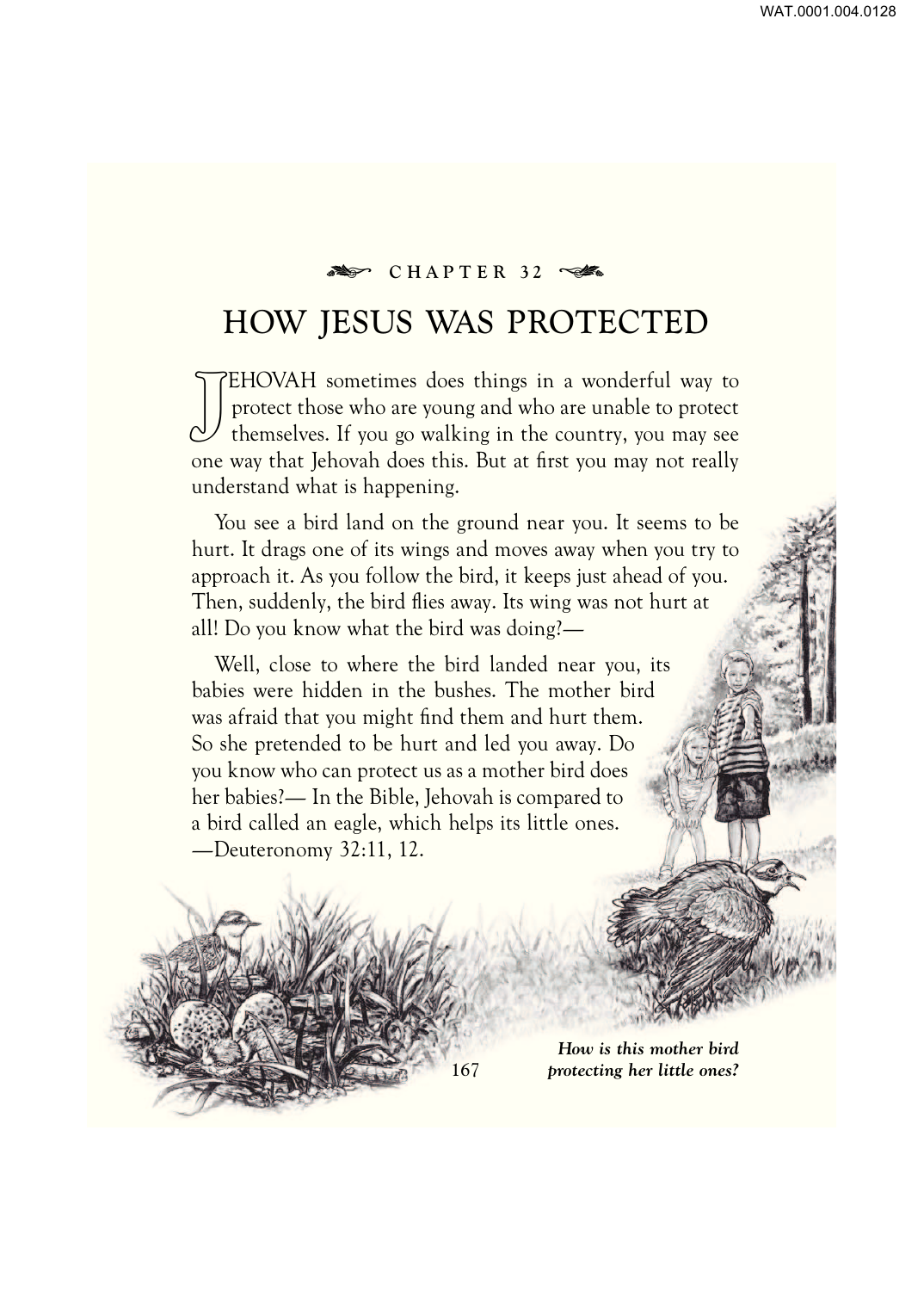#### LEARN FROM THE GREAT TEACHER

The most precious child of Jehovah is his dear Son, Jesus. When Jesus was in heaven, he was a powerful spirit person like his Father. He could take care of himself. But when Jesus was born as a baby on earth, he was helpless. He needed protection.

To fulfill God's will for him on earth, Jesus had to grow up and become a perfect, full-grown man. Satan, however, tried to kill Jesus before that could happen. The attempts to kill Jesus when he was a child and the ways Jehovah protected him make an exciting story. Would you like to hear it?—

A short time after Jesus is born, Satan causes what appears to be a star to shine in the sky in the East. Men called astrologers, who study the stars, follow the star hundreds of miles to Jerusalem. There they ask where the one to be king of the Jews is to be born. When men who know what the Bible says about this are asked, they answer: "In Bethlehem."—Matthew 2:1-6.

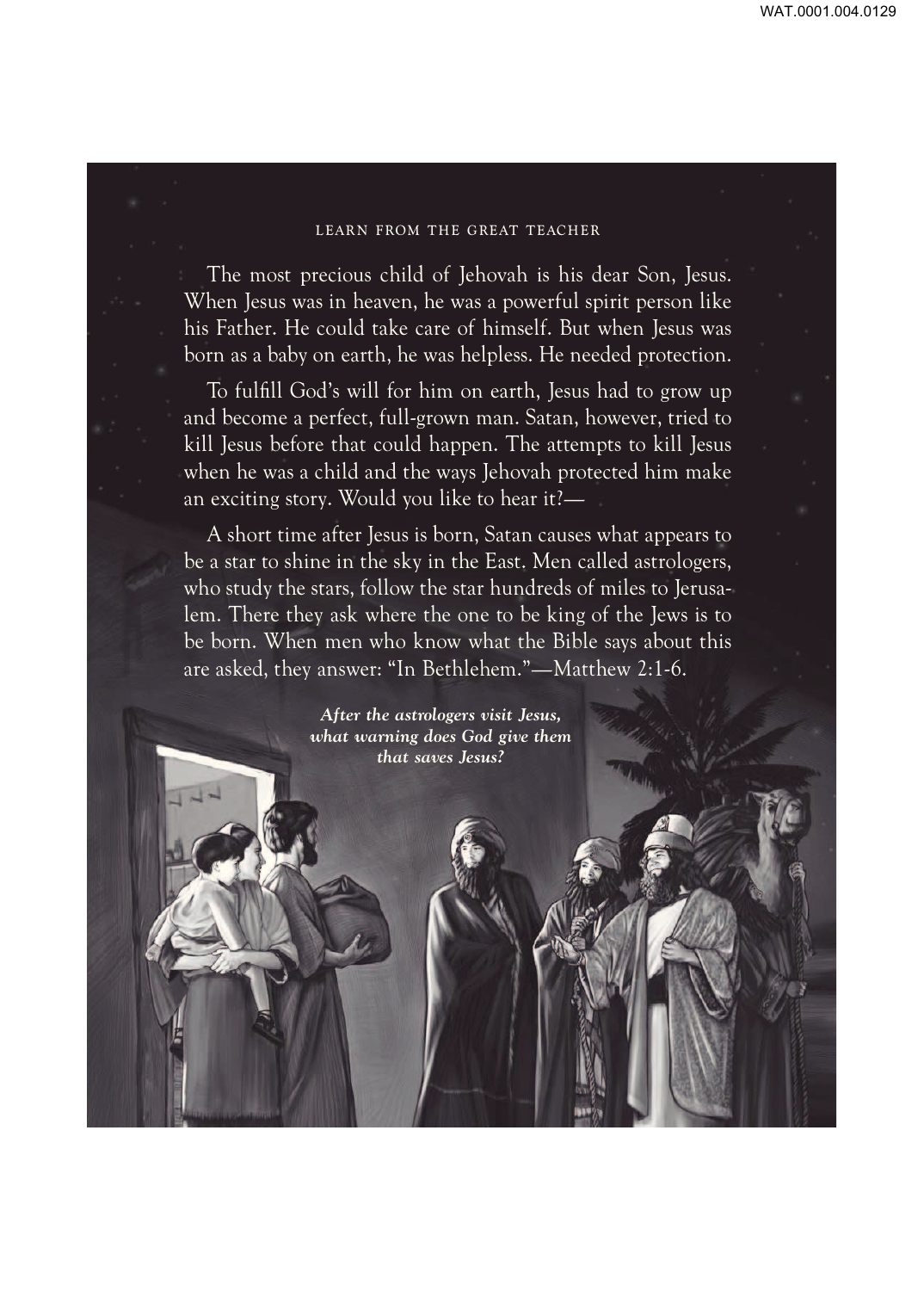#### HOW JESUS WAS PROTECTED

After Herod, the bad king in Jerusalem, hears about this new king who has recently been born in the nearby town of Bethlehem, he tells the astrologers: 'Search and find the child, and then come back and tell me.' Do you know why Herod wants to know where to find Jesus?— It is because Herod is jealous and wants to kill him!

How does God protect his Son?— Well, when the astrologers find Jesus, they give him gifts. Later God gives the astrologers a warning in a dream not to return to Herod. So they go home another way without returning to Jerusalem. When Herod finds out that the astrologers have left, he is very angry. In an effort to kill Jesus, Herod has all the boys in Bethlehem under two years of age killed! But by then, Jesus is gone.

Do you know how Jesus escapes?— After the astrologers leave to go home, Jehovah gives a warning to Mary's husband, Joseph, to get up and run far away to

Egypt. There Jesus is safe from bad Herod. Years later, when Mary and Joseph return from Egypt with Jesus, God gives another warning to Joseph. He tells him in a dream to move to Nazareth, where Jesus will be safe. —Matthew 2:7-23.



*How is young Jesus saved again?*

Do you see how Jehovah protected his Son?— Who would you say is like the little birds hidden by their mother in the bushes or like Jesus when he was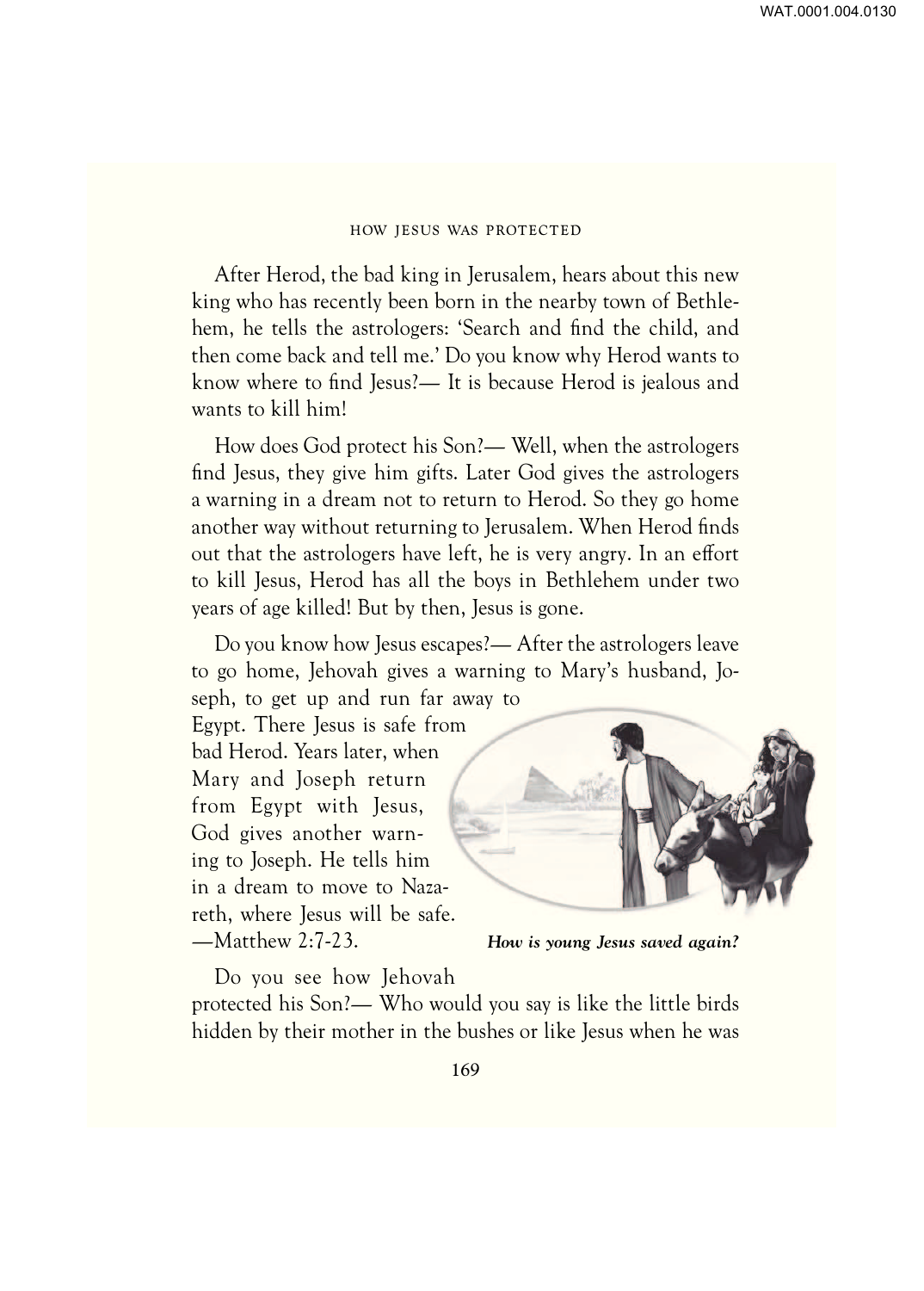### LEARN FROM THE GREAT TEACHER

a small child? Aren't you like them?— There are those who want to hurt you too. Do you know who?—

The Bible says that Satan is like a roaring lion who wants to eat us. And just as lions often pick on small animals, Satan and his demons often pick on children. (1 Peter 5:8) But Jehovah is stronger than Satan. Jehovah can protect his children or undo anything bad that Satan does to them.

Do you remember from Chapter 10 of this book what the Devil and his demons try to get us to do?— Yes, they try to get us to have the kind of sex relations that God says is wrong. But who only should have sex relations?— Yes, two grown people of the opposite sex who are married to each other.

However, sad to say, some grown-ups like to have sex with children. When they do, boys and girls may begin to do bad things that they have learned from these grown-ups. They also begin to use their sex organs in a wrong way. That is what happened a long time ago in the city of Sodom. The Bible says that people there, *"from boy* to old man," tried to have sex with men who had come to visit Lot.—Genesis 19:4, 5.

So just as Jesus needed protection, you also need to be protected from grown-ups—and even from other children—who may try to have sex with you. Usually, these people will pretend to be your friends. They may even offer you something if you will promise not to tell others about what they want to do with you. But these people are selfish, like Satan and his demons, and they only want to get pleasure for themselves. And they try to get this pleasure by having sex with children. *This is very wrong!*